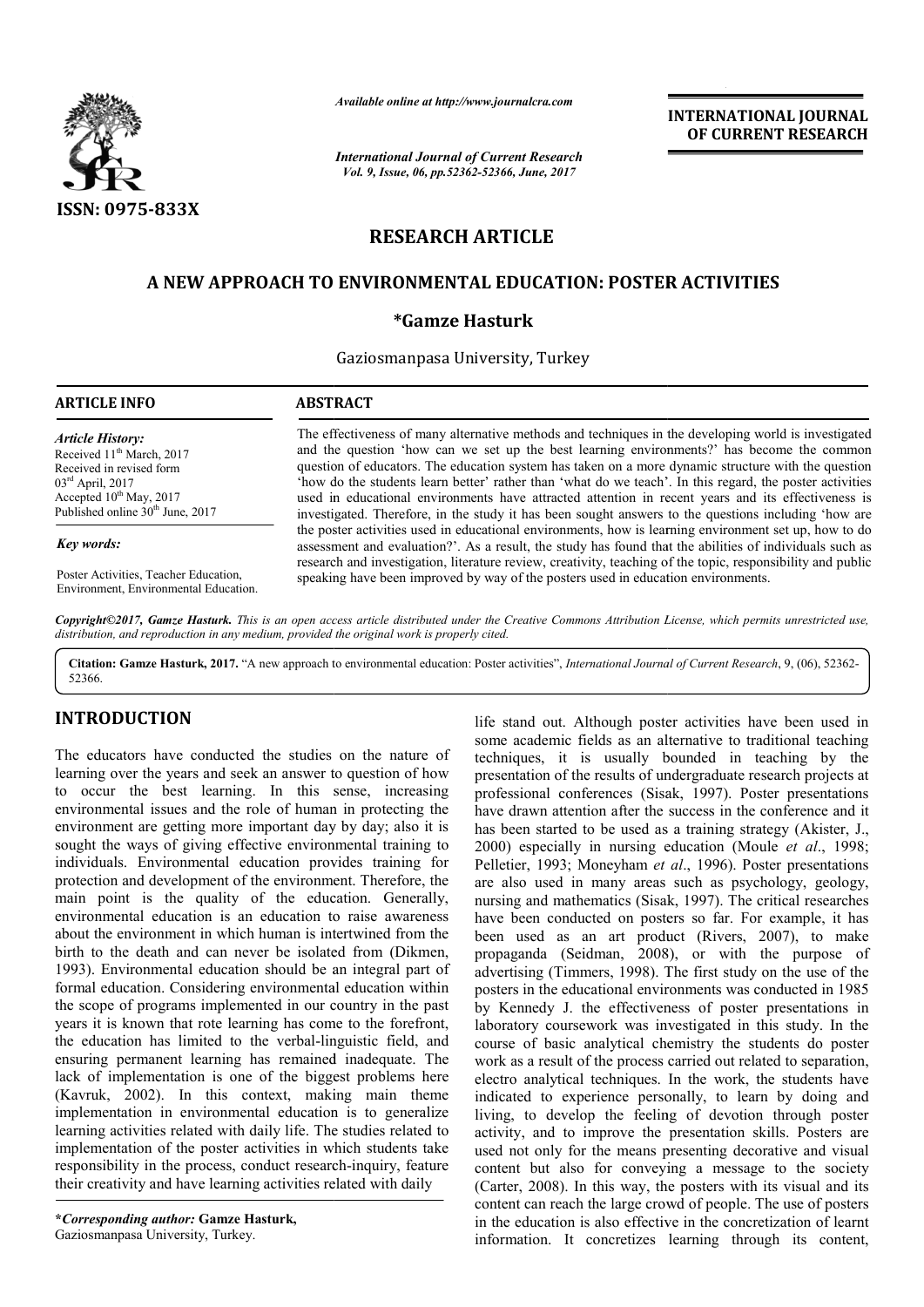visuality and noticeability and increases effectiveness of learning more than a page of book. Poster sessions are used as a means in all disciplines in order to show the research and information sharing to common visual audience (Dunstan and Bassinger, 1997). Also, poster activities provide an opportunity to exchange of ideas by the way of direct discussion and presentation (Akister *et al*., 2000). Posters become more effective when they combined with oral presentations (Crooks and Kilpatrick, 1998). Thus, giving the feedbacks to the students who prepared the poster can enable to achieve the purpose.

The posters used in environmental environment are designed with visuals, a summarized text and simple style (Seidman, 2007). The features collating with creativity combined with bold colours convey the essential message (Hegarty, 1998). Moreover, connection with visuals and curriculum in educational posters is very important (Hubenthal *et al*., 2011). By this means, classroom posters practices annihilate the problems such as inability to relate information to each other, incapability of concretisation, inability to relate to everyday life in education. In this process, the students take his own responsibility and the teacher helps the students by virtue of the guiding identity. Many of these properties are directly related to the nature of science education because science education is to understand the real world, natural life (wildlife) and try to explain it. Many researchers have emphasized the importance of using posters in science education. On the other hands, the posters ensure to occur the learning in the classroom (Dunstan and Bassinger, 1997; Hubenthal *et al*., 2011). Educational posters practices can be used in order to make sense of content, associate the subject with daily life, support of teaching process and make assessment and evaluation more meaningful. Moreover, the use of posters also enhances the creativity of students. The first point to note in poster applications in educational environments is to appeal to the readers through an interesting design and noticeability of poster (Griffin, 1992). During the preparation of the posters, the other points to be noted are that the parts such as accordance of visuality and content, the correctness of the scientific information in the poster are related curriculum (Hubenthal *et al*. 2011). One of the strengths of performing the presentations and preparing posters in education is that different observers see different things. Therefore, poster activities stand out the creativity and give an opportunity to look at the subject from different angles. According to Baird (1991), the use of poster in education improves creativity, cooperative learning, critical thinking, research and communication skills. Based on the expressed features in the study the paths and steps to be followed are determined in a concrete way in the process of poster applications in the educational environment. In the presentation process, the points in the poster activities to which the students should pay attention, poster preparation rules, and evaluation of classroom poster presentation are discussed in detail.

# **MATERIALS AND METHODS**

### **Research Model**

In the study, qualitative data were obtained from the process of the students' poster activities regarding the designated environmental issues. A descriptive analysis approach was used in the analysis of the collected qualitative data. According to this approach, obtained data has been summarized and interpreted according to the questions used in the activity process. In descriptive analysis, direct quotations were given many times to strikingly reflect the opinions of the students interviewed during the activity process. Purpose of descriptive analysis is to organise and interpret the findings and present them in cohesion to the readers. Data obtained for this purpose were initially described in a logical and understandable way and thereafter these descriptions were interpreted.

## **Study group**

The research was conducted with the participation of 35 students studying in the 3rd class of science teacher education in Gaziosmanpaşa University Faculty of Education.

### **Data Collection Tools and Data Collection**

The study conducted with students studying in science teacher training of education faculty was based on current environmental problems. Opinions of the subject field experts were taken in determining the current environmental problems and 4 environmental issues identified. The identified environmental problems were distributed to the students as poster topics. The poster topics given to students listed below.

- Global warming
- Ozone Depletion
- Air pollution
- Acid rains

In the activity process, guidelines for poster presentation are explained. Guidelines should be clearly defined in poster events. Many researchers have expressed its importance. For example, Akister and Kim (1998) determining the rules for poster preparation is an important need; therefore, it is necessary to make a detailed description of the process. According to Brown (2008) expressing what to expect from students during poster preparation and creating instructions for it are increasing the effectiveness of the poster. Similarly, Duchin and Sherwood (1990) stated that the students' needs, content and knowledge should be well organized during the poster development process. For the specified reasons, guidelines for preparing posters have been concretely determined in the study.

### **Guidelines for Poster Preparation**

In our study, in order to set standards it was identified the main points that need to be known in the poster preparation process and explained to the students by being demonstrated in practice in the process of students' poster preparation. In this way, it is aimed to enable students to understand what is expected of them, to need to note which points, to be knowledgeable and conscious about how to prepare the poster and to transfer this knowledge to their students in the following years. The steps that students should follow in the poster preparation process are indicated below;

# **Guideline for Poster Preparation**

- 1. The posters should be prepared a in Microsoft PowerPoint.
- 2. Posters should be prepared in portrait format with dimensions of 90 cm height  $\times$  70 cm width.
- 3. Title should be written as 95-100 point size.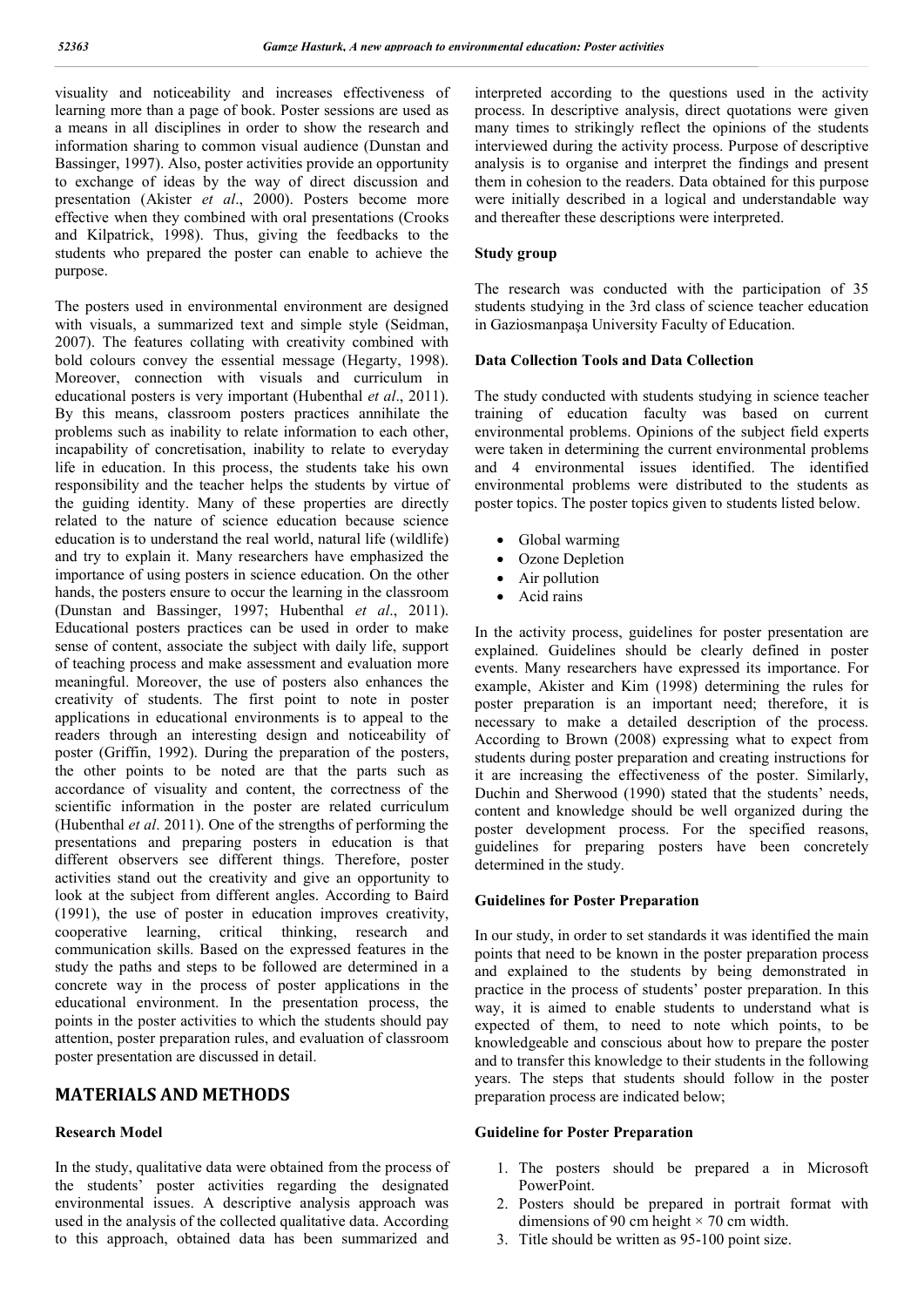- 4. The poster will have an intriguing and interesting title.
- 5. Under the title, Gaziosmanpaşa University Faculty of Education, name and surname will be written as 40-45 point size.
- 6. The images and explanations in the poster will be linked to one another. The explanations should be written as 40-45 point size.
- 7. Information from books, magazines, internet, etc. related to the intended subject in the poster should be searched and analyzed.
- 8. It is attached importance to the design and noticeability of the poster to reach readers and make an effective presentation.
- 9. In the right corner of the poster, sources should be written as 20-25 point size.

## **Poster Progress Form**

It is the most effective and efficient evaluation on condition that the studies in the process are also takes into account. Therefore, it was prepared poster monitoring form and determined the procedures that need to be done every week in order to monitor the progress of the students in the process. The following Table 1 presents 'poster progress form' developed to concretely monitor the works which the students did until the final day, the long way they came, and the researches they did and to evaluate the process and product together more effectively;

**Table 1. Poster Progress Form**

| Procedure                                       | Time left |
|-------------------------------------------------|-----------|
| Determining the purpose of the poster           | 1 week    |
| Academic literature review related to the topic | 1 week    |
| Searching and analyzing sources such as books,  | 2 week    |
| magazines, internet etc.                        |           |
| Finding a title for a poster                    | 1 week    |
| Preparing the sketch of the poster              | 1 week    |
| Making the pre-presentation of the poster       | 1 week    |
| Completing and printing poster                  | 1 week    |

As shown in Table 1, it is determined the procedures that the students need to be done every week and enables them to be active in the process within the allocated time interval. In this way, the works done by the students was regularly followed up and given instant feedback.

#### **Poster Activity Evaluation Form**

The works done by students were evaluated with multievaluation system. It is aimed to reach a large number of people allowing teachers and students to evaluate together. By this way, the evaluation of the poster is also made more objective and reliable. The students were asked to present the posters that they prepared to their classmates and to answer questions about the topic. 'Poster Activity Evaluation Form' was prepared in order to make a more effective evaluation during presentations. In the process of preparing the form in Table 2, the students were interviewed, the key points highlighted in research on poster activities were analyzed, and the important points that need to be placed on an effective poster were discussed, so the form was given the final shape. In the form, a 1-to-5 rating scale were presented to the students as 1: Poor, 2: Acceptable, 3: Average 4: Good 5: Very Good. Not only the peers and teachers but also the students preparing the poster were included in the evaluation process of the

posters. In this way, it is aimed at ensuring the objectivity of the scoring performing multiple evaluations.

Also, there are 2 open-ended questions for both the peer and the poster preparer at the bottom of the poster evaluation form. The open-ended questions on the form are given below;

- 1. What is the most favorite part of the prepared poster? Briefly explain the reason of your liking.
- 2. What is the most important shortcoming you have observed in the prepared poster? Explain briefly the reason.

Thanks to these questions, the parts that are most liked and developed on each poster were analyzed, the evaluation of the posters was provided with more concrete data.

#### **Table 2. Poster Activity Evaluation Form**

1 2 3 4 5

1.The title of the poster is intriguing

2. The poster title is original

- 3. The descriptions and images in the poster is
- parallel with one another
- 4. The explanations in the poster have reached the goal
- 5. The poster has a good colour match
- 6. The poster background is well prepared
- 7. The information in the poster is current
- 8. The information in the poster is scientific
- 9. The bibliography in the poster is adequate
- 10. The type font in the poster is appropriate
- 11. The font size in the poster is appropriate
- 12. the poster is worth reading and reading
- 13. The poster gives enough information about the

subject

- 14. The poster is free from unnecessary information
- 15. The pictures, photos and graphics are effectively

used on the poster

Total

After the presentation of the poster and the evaluation of the posters, two open-ended questions were asked to make the process more effective and to take the views of the students related to the process. The questions asked to students are below.

- 1. Did poster events contribute to the teaching of the subject? Explain.
- 2. What have you earned from the activity? Explain.

As a result of two open-ended questions asked to the students, it was revealed whether the study is effective or not and students' thoughts on poster activities and it was aimed at leading the way to further studies.

#### **Analysis of Data**

In the study in which the effectiveness of the process of poster preparation for environmental issues was examined, the answers in the form of 2 open-ended questions distributed to students were analyzed at the end of the process. During the analysis process, it is separated into themes by "content analysis" technique. Content analysis is expressed as identification, counting and interpretation of recurring problems, concepts and topic in the qualitative data (Miles and Huberman, 1994; Silverman, 2000). The answers of the students were expressed as frequency (f) and percentage (%), and sample of student sentences are given during the content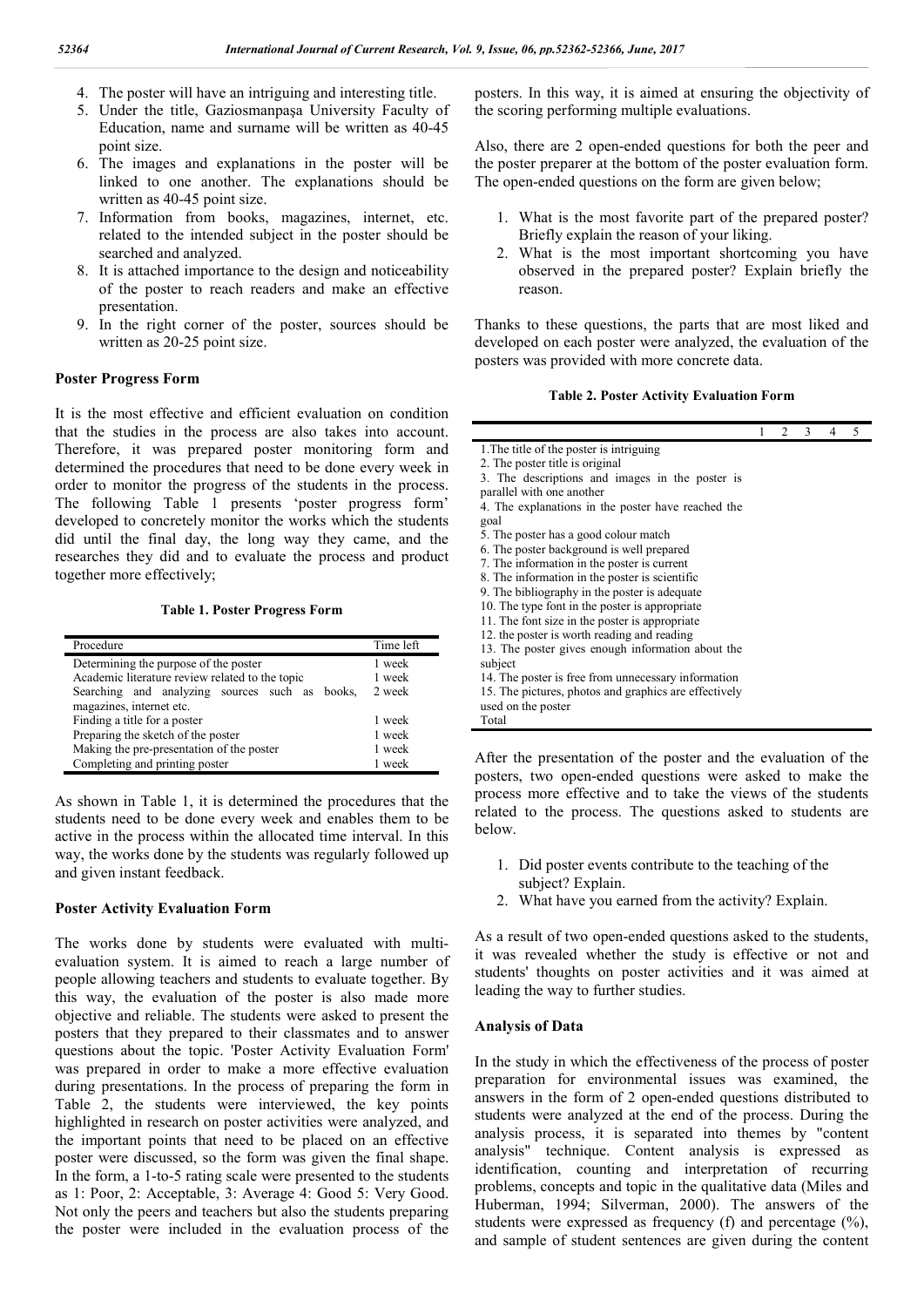analysis process. In this way it is ensured to support the interpretations with more concrete data. It was observed that reliability of research was calculated using formula Reliability  $=$  Consensus / (Consensus + Consensus), it was seen that a compliance level of 94% provides reliability. In such studies, generally values that are above 95% appear to be highly reliable (Miles and Huberman, 1994).

#### **Findings and Comments**

The findings of the form with 2 open-ended questions in which the students made a general evaluation of the process of poster preparation activity were examined and analyzed. Table 3 and Table 4 show frequency and percentage of the students' answers to the question 'did poster activities contribute to the teaching of the subject? and also give the examples of students' opinions.

**Table 3. 'Did Poster Activities contribute to the teaching of the subject? Explain**

| Answer | Frequency (f) | Percent $(\% )$ |
|--------|---------------|-----------------|
| Yes    |               | 100             |
| No     | -<br>-        |                 |

**Table 4. The students' answers to the question 'Did Poster Activities Contribute To the Teaching of The Subject? Explain**

| Theme                                       | Frequency (f) | Percentage $(\% )$ |
|---------------------------------------------|---------------|--------------------|
| Learning by doing-living                    | 30            | 85,71              |
| Positive development of mental<br>structure | 25            | 71.42              |
| Gaining research-examination<br>skill       | 22            | 62,85              |
| Meaningful, and lasting<br>learning         | 19            | 54,28              |

When Table 3 and Table 4 are examined, it is seen that all of the students have emphasized that the activity contributes to the teaching of the subject. When we examine the reason for this, It is observed that there are the expressions involved in the basic acquisitions of authentic learning such as the activity is related to real life, related to everyday life, concrete, permanent and learning by doing-living was realized, their information increased and they learned the topic.

Some of the students' answers to the question *'Did Poster Activities contribute to the Teaching of the Subject'* are listed below:

*S1: I directly researched the topic through posters; visuals and scientific information were very meaningful to me. Bringing my creativity to the forefront and revealing a tangible product help me to learn. It was very exciting.*

*S2: This was a very lasting activity. It was very valuable to me to make presentation to my teachers and my friends. I also learned a lot of concepts that I did not know while listening to my friends.*

*S3: I do not think I can forget this experience. Posters are very different from reading books, listening, watching videos. I learned the topics permanently, as if we combined all of them.*

The second question in the form prepared to examine the effectiveness of the posters prepared by the students at the end of the process is 'What have you earned from the activity? Explain.' At the end of the process, it was tried to find out the skills the students earned through this question. Table 4 shows

frequency and percentage of the students' answers to the question ''what have you earned from the activity? Explain.' and also give the examples of students' opinions.

**Table 5. The students' answers to the question ''what have you earned from the activity? Explain.'**

| Theme                              | Frequency (f) | Percentage $(\% )$ |
|------------------------------------|---------------|--------------------|
| Qualified (permanent, meaningful)  | 28            | 80                 |
| learning                           |               |                    |
| Building a Positive Attitude       | 25            | 71,42              |
| Gaining research-examination skill | 25            | 71,42              |
| Including in the measurement and   | 22.           | 62,85              |
| evaluation process                 |               |                    |
| Taking sense of responsibility     | 22.           | 62,85              |
| Improving the sense of creativity  | 19            | 54,31              |
| Gaining public speaking skill      | 18            | 51,42              |

Some of the students' answers to the question *''what have you earned from the activity? Explain.'* are listed below;

*S1: absolutely, I learned to prepare a poster, my knowledge increased, I have been working regularly since the assignment was given to me and I think I have put out a very nice product.. S2: I certainly make my students prepare a poster in the future. I have learned so much better, so they would learn also. It's good to know that.*

*S: 3 I talked to teachers and my friends about my posters. They liked it very much. I have taken pride in my product. I said it is mine. I also took part in the measurement and evaluation process for the first time. I've tried to be as objective as I could. Thank you very much to my teacher to enable me to feel these beautiful feelings.*

When Table 5 and the answers given by and the students are examined, the students indicated that they have gained a lot of skills that they need to have through poster activity. These important skills includes learning literature review, improving public speaking skill, having knowledge about the subject, and experiencing the excitement to put out a product, and improving evaluation skill. They also stated that they will use these activities when they are teachers in the future.

#### **Conclusions and Recommendations**

Through educational posters, the students indicated that their knowledge and awareness regarding the identified environmental issues increased, learning by doing-living occurred, they were glad for the evaluation of process and product together, and their creativity was allowed to be exhibited. In this way, poster activities helped students become environmentally literate. In this study, similarly to the results of Brown, S., and Burroughs, E. (2008) the students indicated that they learned the topic much better through posters activities and it was a fun activity. Similarly, Paris and Glynn (2004) pointed out that the use of posters in education makes learning easier for students; McHale (1994) stated that posters prepared in educational settings make the topic related to daily life; Brown, S. and Burroughs, E. (2008) also indicated that the educational posters help the students improve mathematical communication skills, make them proud of their products, and provide the retention of what is learned. Additionally, Moule *et al*. (1998) have revealed the result that students' sense of accomplishment in the process of preparing posters and banners has improved. Yalvac and Doğan (2011) found that the poster applications have made a significant contribution to the learning of environmental subjects by pre-service teachers